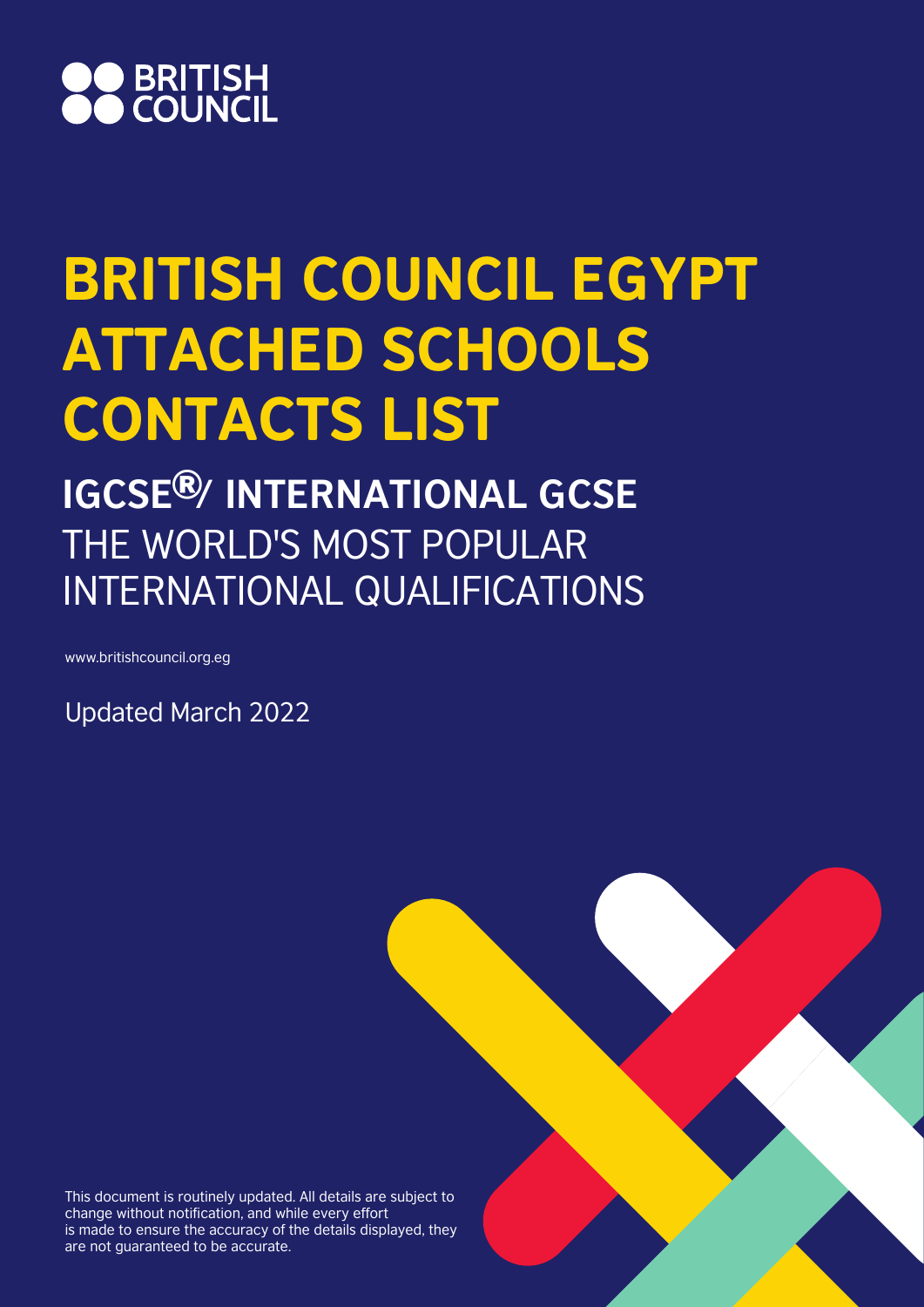# **Contents**

#### **Cairo**

| - Heliopolis (Heliopolis, Nasr City, Shorouk, Obour and Rehab)  5 |
|-------------------------------------------------------------------|
| - 6th October (Sheikh Zayed and Cairo Alexandria Road)  6         |

| <b>Ismailia, Suez, Red Sea (Sharm &amp; Gouna)</b> |  |
|----------------------------------------------------|--|
|                                                    |  |

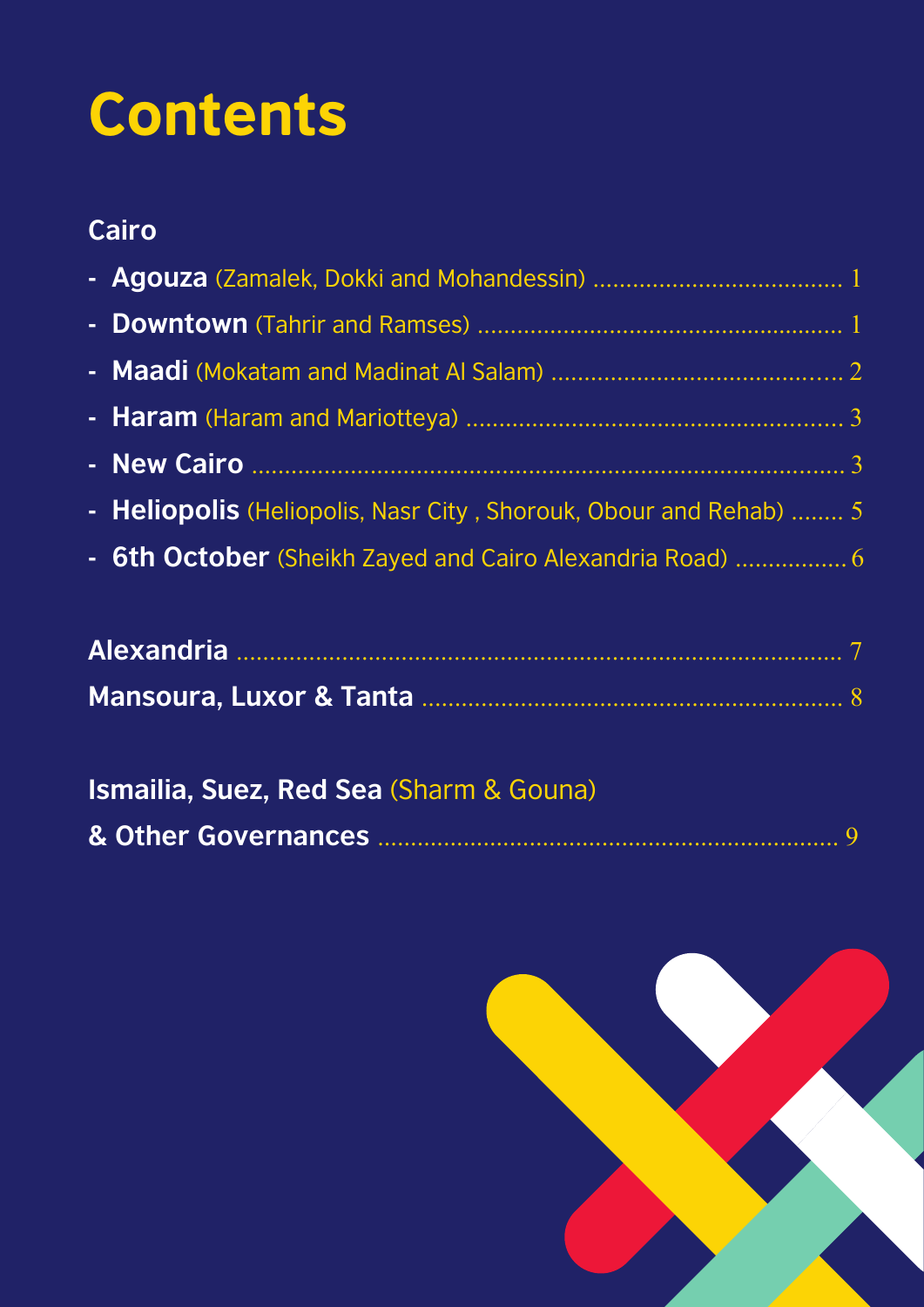# Agouza

### Zamalek, Dokki and Mohandessin

| <b>School</b>                        | <b>Address</b>                                             | <b>Phones</b>                                | e-mail / website                                                           |
|--------------------------------------|------------------------------------------------------------|----------------------------------------------|----------------------------------------------------------------------------|
| <b>British City College</b>          | 6. Mohamed Sakeb<br>Street, Zamalek                        | 27360285<br>27365958                         | http://www.acc-cairo.com                                                   |
| Dar El Tarbiah Agouza                | 64 Abdel Moneim<br>Riad St. Agouza                         | 3344 3231 / 2971                             | dets_ag@msa.eun.eg<br>http://dareltarbiah.edu.eg/schools                   |
| Dar El Tarbiah Zamalek               | 24 Ismail Mohamed<br>St. Zamalek (off Brazil St)           | 2736 5970 /0472                              | dar eltarbiah zamalek@yahoo.com                                            |
| Narmer Language School (NLS)         | 7 Haroun Street off<br>Mesaha Square-Dokki                 | 1010378934                                   | nls.haroun@qmail.com                                                       |
| New Orouba Language School           | 8 Hussein Wassef<br>St. Dokki                              | 25168091                                     | http://www.ols-eg.com/old/com                                              |
| October Language School              | 7 A.Rahman El Rafaey<br>St., off Mekka<br>St., Mohandessin | 37608797                                     | http://www.mhsbritish.com                                                  |
| <b>Pakistan International School</b> | 29 Taha Hussein,<br>Zamalek, Cairo, Egypt                  | 27372417<br>27372418                         | info@pakistanschool.edu.eg<br>http://www.pakistanschool.edu.eq             |
| <b>Port Said School</b>              | 7 Taha Hussein<br>StZamalek                                | 201121133103<br>201121101345<br>201001589097 | sherry-matar@hotmail.com<br>rashayehia22@hotmail.com<br>oeissa@hotmail.com |
| The Indonesian School in Cairo       | 63, Mosaddak street, Dokki                                 | 01229822655                                  | amalalison@yahoo.com                                                       |

# Downtown

#### Tahrir and Ramses

| <b>School</b>                   | <b>Address</b>                   | <b>Phones</b>                     | e-mail / website                                  |
|---------------------------------|----------------------------------|-----------------------------------|---------------------------------------------------|
| New Ramses College              | 14 Lotfy El Sayed<br>St., Ghamra | 26846777<br>2684008<br>0226845137 | nrcigcse@yahoo.co.uk<br>http://www.nrcschools.com |
| <b>Ramses College for Girls</b> | 198 Ramses St                    | 24821672<br>0853                  | igcsercg@live.com<br>http://rcgschool.com         |
| Sahara International School     | 5 Seif El Deen El                | 25903850<br>5178                  | igcse@saharaschools.com                           |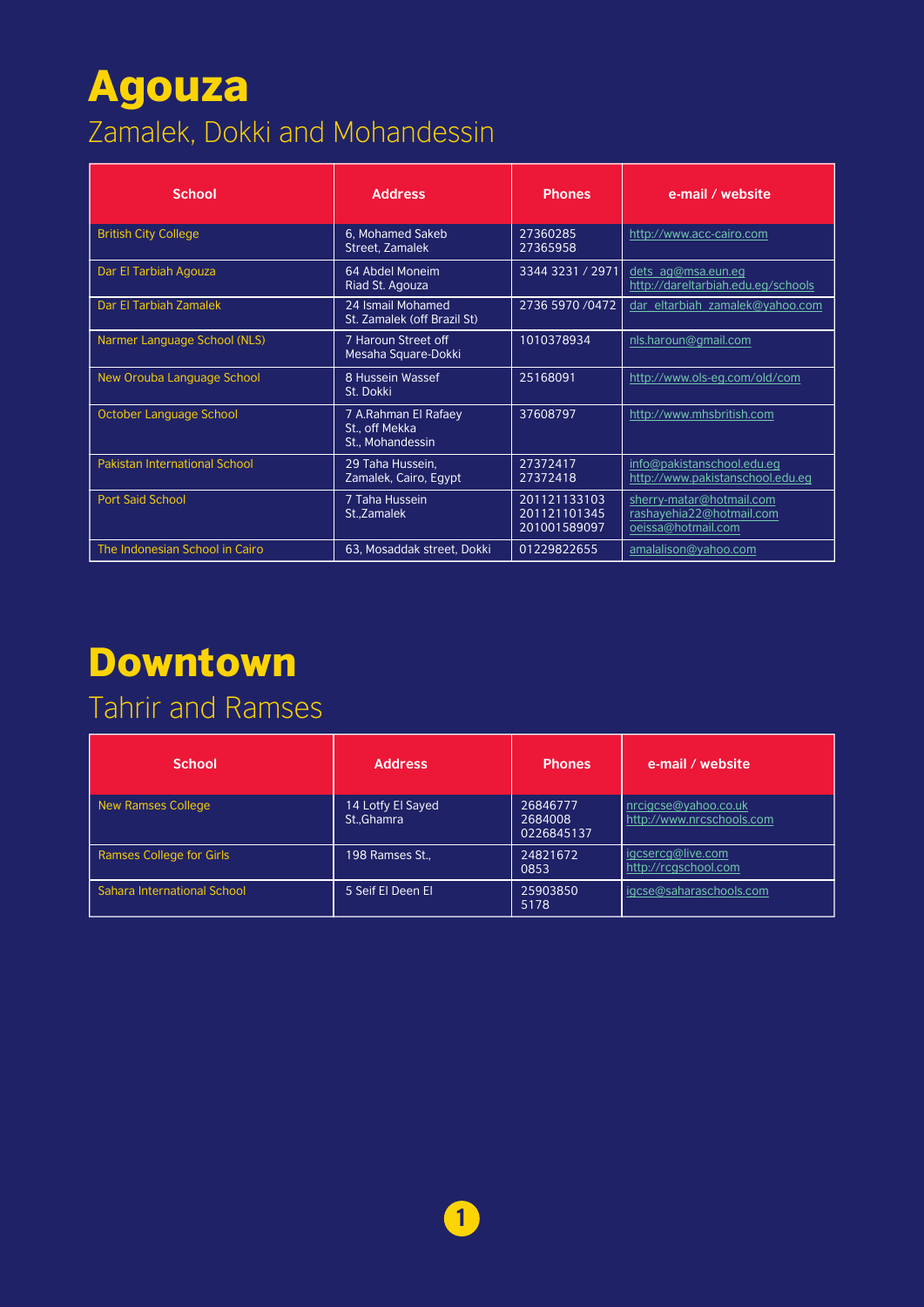# Maadi

#### Mokatam and Madinat Al Salam

| <b>School</b>                                                    | <b>Address</b>                                                                                  | <b>Phones</b>                                            | e-mail / website                                                                                                  |
|------------------------------------------------------------------|-------------------------------------------------------------------------------------------------|----------------------------------------------------------|-------------------------------------------------------------------------------------------------------------------|
| <b>Al Amal School</b>                                            | 67 Street 10 Maadi - Cairo                                                                      | 01113142174<br>01141143111                               | http://www.amallanguageschools.com<br>amalschool igcse@hotmail.com                                                |
| <b>Albashaer International School</b>                            | Shatr13 ZahraaElmaadi, Next<br>to Carrefour, Maadi, Cairo                                       | 01001789099                                              | albashaerschools@gmail.com                                                                                        |
| Al kodse International School - KIS                              | Maadi st. 3 108rd floor                                                                         | 01221713289                                              | eman.naeem2010@yahoo.com                                                                                          |
| <b>Amgad Language Schools</b>                                    | Tagseem Lasilky Division,<br><b>Behind Caltex Gas Station,</b><br>New Maadi, El-Nasr            | 25166619<br>01099888882                                  | amgadigcse@gmail.com                                                                                              |
| <b>British International Modern School</b><br><b>BIMS</b>        | Area5, Segment 13, Zahraa<br>El- Maadi, behind Carrefour,                                       | 142066661                                                | bims@ims-school.com                                                                                               |
| <b>British Ramses School</b>                                     | Piece 2 A Schools area<br>investors complex-Katamya,<br>at the beginning of<br>Ain El Shokhna's | 01211155155<br>01275757174<br>01222595554<br>01275757643 | ig.coordinator@br-school.com<br>brs@gse-schools.com                                                               |
| Maadi Narmer School                                              | 126, Misr Helwan<br>Agreculture Road Maadi                                                      | 27635891/411<br>822/711/577                              | www.mns.edu.eg                                                                                                    |
| <b>Maadi Community School</b><br>(Maadi Children's Study Centre) | No.10 Road 77 (off Dmshek)<br>Street), Maadi, Cairo, 11431                                      | 22358911                                                 | www.mceducation.org,<br>admins@mceducation.org                                                                    |
| Manara Language School, Manara<br>Maadi                          | El Ofg El Gedid St-Zahraa El Maadi                                                              | 25200204                                                 | www.manaraschool.net                                                                                              |
| <b>Manhattan International Schools</b>                           | Zahraa El Maady,<br>behind Carrefour                                                            | 01005606206                                              | sohailasalah@gmail.com                                                                                            |
| Mokatam Language School                                          | St. number 9, el Mokkatam                                                                       | 01223418968                                              | nivene.elmeneza@hotmail.com                                                                                       |
| <b>New Horizon School</b>                                        | Sector 3 - Zahraa El Maadi                                                                      | 27332058                                                 | nhisigcse@gmail.com<br>www.newhorizon-eg.com                                                                      |
| <b>Noor British International School</b>                         | Zahraa El Maadi, Section 8                                                                      | 01150000641                                              | info@noorschools.net<br>www.noorschools.net                                                                       |
| <b>Ouroba Language School</b>                                    | 1 Amr street, District 6,<br>New Maadi -Cairo                                                   | 37484496                                                 | orouba igcse@mail.com                                                                                             |
| Sakkara Language School                                          | Zahraa Al Maadi City - Block no.3                                                               | 25165205                                                 | igcse sakkara@hotmail.com                                                                                         |
| <b>Stars International Schools</b>                               | Piece 41 off 7, Katameya. In<br>front of Carrefour                                              | 01001977588<br>01020144424                               | s.b.ig hm@starsinternationalschools.com<br>s.b.iq coord@starsinternationalschools.com<br>mels principal@yahoo.com |
| <b>Summits International School</b>                              | Al Maadi, 8th Mujawera<br>Me'raj Alsufly                                                        | 01008028848                                              | http://summitsschools.com<br>info@summitschools.com                                                               |
| Sun of knowledge British International<br><b>School-SBIS</b>     | Maadi-Ring Road,<br><b>Behind Bavarian, Autos</b>                                               | 01000 900 500<br>25403110                                | www.sbis.edu.eg<br>yara sayed@sbis.edu.eq<br>rana mostafa@sbis.edu.eg                                             |
| The British School in Cairo                                      | D3 Ring Road, ElMaadi in front<br>of the new shooting Club El Maadi                             | 01002506708                                              | britishschoolcairo@gmail.com<br>www.bsc-edu.com                                                                   |
| Thebes El Maadi International School                             | El Katamya in front of<br>Carrefour - El Saada st.                                              | 01068837694/5/6                                          | internationalschoolthebes@gmail.com                                                                               |
| <b>Victory College British Department</b>                        | 250 Degla- Maadi infront of Maadi<br><b>Grand Mall</b>                                          | 25196745<br>25196750                                     | victorycollegecairoone@gmail.com<br>badr1@live.com<br>ayaallam.victoriacollege@gmail.com                          |
| Windrose International School                                    | Ring Road - Ain Sukhna<br>Exit, Katameya, Cairo                                                 | 01224777177                                              | office@windroseacademy.edu.eg<br>windroseacademy.edu.eg                                                           |

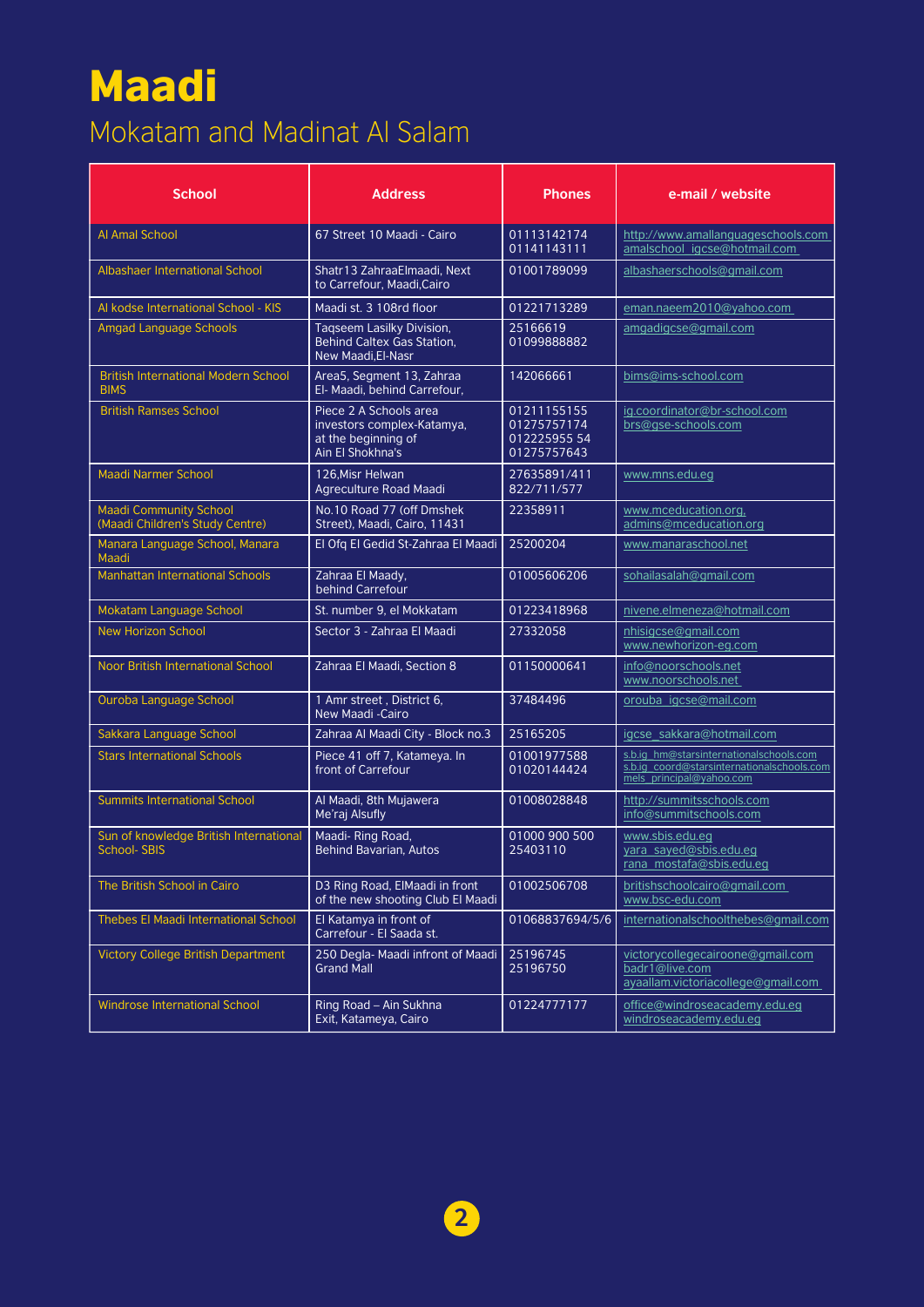# Haram

#### Haram and Mariotteya

| <b>School</b>                                | <b>Address</b>                                                                                            | <b>Phones</b>                       | e-mail / website                                                                            |
|----------------------------------------------|-----------------------------------------------------------------------------------------------------------|-------------------------------------|---------------------------------------------------------------------------------------------|
| <b>Alhossam International School</b>         | Services area (ص). Third Gate.<br>Pyramids Gate, Giza                                                     | 01211113302                         | hbs@hischools.edu.eg<br>has@hischools.edu.eq<br>hbs.british@qmail.com<br>has.american@gmail |
| Cairo British College Victoria               | KM 2.5 Cairo Alex deasret<br>Road opposite to Oasis Hotel                                                 | 01067311316<br>01270783664          | suzannetalkhan63@gmail.com<br>nwnna@yahoo.com                                               |
| El Alsson New Giza                           | KM 22, Cairo Alex desert road<br>- New Giza                                                               | 38270800                            | info@alsson.com                                                                             |
| <b>Elwy Language School</b>                  | 15 Libbiny St. Maryoutia Rd.<br>Pyramids, Giza                                                            | 33857142                            | http://www.elwyschool.com                                                                   |
| <b>Knowledge Valley Schools</b>              | Ring Road, kerdassa Exit                                                                                  | 37221413<br>37221206<br>01141004006 | nfo@kvs.edu.eg<br>samah.kamal@kvs.edu.eq<br>www.kvs.edu.eq                                  |
| Middle East International School             | The Ring road , The intersection<br>of Saft's axis with ElMarioteya<br>main Street. In front of El Baraka | 37983335<br>37983331<br>37983330    | www.middleeast-schools.com                                                                  |
| Misr Language Schools                        | Beginnig Of Fayoum Road                                                                                   | 233769422                           | info@mls-egypt.org<br>www.mls-eqypt.org                                                     |
| <b>New Discovery International School</b>    | Saggara El Seyahe Road,<br>Maryouttia Haram After<br>Madina Academy                                       | 33632038<br>33632039<br>01023344443 | info@ndbischool.com<br>www.ndbischool.com                                                   |
| The Egyptian British International<br>school | 6 of October<br>The fourth District                                                                       | 38311490<br>38311492                | octoberelsians@els-egypt.com                                                                |
| Alsson International School Haraniya         | Haraniya Saqqara Rd, near<br>cataract hotel, Giza, Egypt                                                  | 01009079333                         | ig@elalsson.edu.eg<br>http://ElAlsson.edu.eq                                                |

## New Cairo

| <b>School</b>                                 | <b>Address</b>                                                                          | <b>Phones</b>              | e-mail / website                                                          |
|-----------------------------------------------|-----------------------------------------------------------------------------------------|----------------------------|---------------------------------------------------------------------------|
| <b>Aspire International School</b>            | Plot No. 2 / Al-Banafseg Services<br>Center No. 2 1st settlement -<br>New Cairo, Egypt. | 01211000057                | https://www.aspireschool.org<br>info@aspireschool.org                     |
| <b>British Modern School</b>                  | Eltrfihia Zone, Schools and<br>universities area, Suez road,<br>Badr City, Cairo, Egypt | 01000173013<br>01000618668 | www.bms-modernschool.com<br>bcadmin@bms-modernschool.com                  |
| <b>British International College of Cairo</b> | Fifth District - 1st Area.<br>New Cairo, Cairo, Egypt                                   | 22490200<br>ext. 1548      | info@biccairo.com<br>https://www.biccairo.com                             |
| <b>Cairo English School</b>                   | Mirage City, New Cairo                                                                  | 38270800                   | info@cesegypt.com<br>nshaheen@ceseqypt.com                                |
| <b>Capital International Schools</b>          | Area 17 KH El Nargees<br>district New Cairo, Egypt                                      | 01007307533                | britishschooloffice@capitalschools.edu.eq<br>ks4@capitalschools.edu.eg    |
| <b>Cardiff Modern School</b>                  | Badr City-El Tarfihia Zone<br>Suez Rd. Cairo, Eqypt                                     | 01033003371<br>01033003374 | info@cardiffmodernschool.com<br>www.cardiffmodernschool.com               |
| <b>Egypt British International school</b>     | 5th Urban District, El Banafseg<br>Zone, Area 1, New Cairo City,<br>Cairo, Egypt.       | 01000084849<br>01222496191 | eqypt brtsh school@hotmail.com<br>Gavin@ebis-cordia.net<br>www.isc.edu.eg |

**3**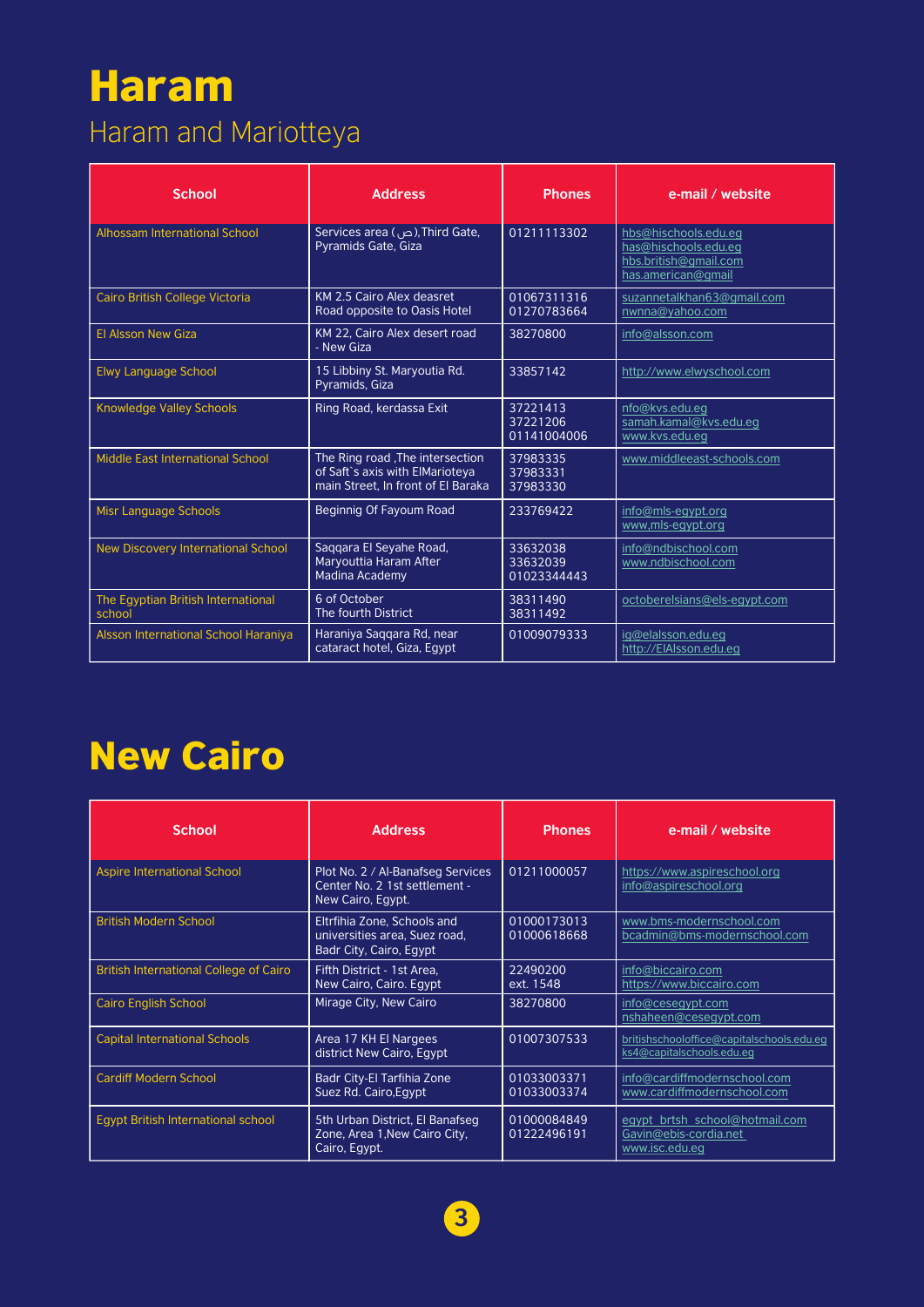# New Cairo

| <b>School</b>                                                      | Address                                                                                                               | <b>Phones</b>                                            | e-mail / website                                                                                      |
|--------------------------------------------------------------------|-----------------------------------------------------------------------------------------------------------------------|----------------------------------------------------------|-------------------------------------------------------------------------------------------------------|
| <b>Egypt integrated School</b>                                     | Intersection between Ring Road<br>and Zaker Hussin St., next to<br>Police Academy, 1st Settlement<br>New Cairo, Egypt | 01007557725<br>01028244883                               | british.school@cambridgeegypt.net<br>info@cambridgeegypt.net                                          |
| Egyptian Language School                                           | Modern Cairo City, Ring Road,<br>Golf St. 5th Compound.<br>Katameya, Egypt                                            | 2599 3600<br>0100 2245008<br>012 10211775                | elsians@els-egypt.com<br>egyptianls@hotmail.com<br>sally mahmoud@els-egyp.com<br>www.els-egypt.com    |
| <b>GULF ENGLISH SCHOOL CAIRO</b>                                   | St. 2 - 55nd District 5th Settlement<br>- New Cairo - Egypt                                                           | 2599 3600<br>0100 2245008<br>012 10211775                | gescairo@gescairo.com<br>www.gescairo.com                                                             |
| <b>Green Heights International School</b>                          | New Cairo, First District, Alaman<br>Alaam Compound, Behind Mirage<br>City, Cairo, Egypt                              | 01222357948<br>01006159926<br>01006650509                | b selim@greenheights.edu.eg<br>IGCSE@greenheights.edu.eg<br>N.Hossam@greengeights.edu.eg              |
| Imperial College Egypt - ICE                                       | Gardenia Compound, Near Taj<br>Sultan Compound, First Settlement,<br>New Cairo, 11528, Cairo, Egypt                   | 01050239226<br>01050239227<br>16590                      | info@imperialcollegeegypt.edu.eg<br>www.imperialcollegeegypt.edu.eg                                   |
| <b>Manor House School</b>                                          | First District, first suburb,<br>new cairo, egypt                                                                     | 26172132-7                                               | octmanorhouse@hotmail.com<br>www.mhis.edu.eg                                                          |
| <b>Gheriany International School</b>                               | Al Mostakbal City Al Shorouk                                                                                          | 01000884458                                              | igcse@gherianyschools.com<br>www.gherianyschools.com                                                  |
| <b>Green Valley School</b>                                         | Mosa Ebn Nosair St, Off Sadat<br>Drive, (Mehowar) Obour City                                                          | 44780801-2-3                                             | General School Info: info@gvs.edu.eg<br>I.G.C.S.E Admin: igcse@gvs.edu.eg                             |
| Global Paradigm Baccalaureate School                               | <b>ASR2 Mostakbal City New Cairo</b><br>Cairo, 11477                                                                  | 16834                                                    | https://gp-baccalaureateschool.com<br>info@gp-baccalaureateschool.com                                 |
| Manchester International School                                    | New Cairo, 1st Settlement,<br>Yasmine Zone, behind the<br><b>Police Academy</b>                                       | 01156666940                                              | www.manchester-international-school.com                                                               |
| Manarat Al Farouk Islamic Language<br>School                       | Al Tagamoa al awal, Al Nakhil<br>compound, New Cairo                                                                  | 010993332114                                             | MFIS-IGCSE.COM                                                                                        |
| Merryland International School                                     | 2 El Nakhil Compound, First<br>Settlement, New Cairo, 11865                                                           | 01201888307<br>01201888310<br>01222190384<br>01222190385 | www.merryland-school.com                                                                              |
| <b>Modern Education Schools</b>                                    | 5th Settlement, St., 1st.<br>District #2 Area #4                                                                      | 25416291/92.<br>01117551277/78                           | www.mes.edu.eg                                                                                        |
| New Cairo British International School                             | Road 5,17th Settlement, New Cairo                                                                                     | 20227582881                                              | info@ncbis.co.uk                                                                                      |
| Narmer American College                                            | 20 El Narguis service area<br>El- Tagamoa El Khames                                                                   | 29201929<br>01224801000                                  | www.nacegypt.com<br>g rlrashidy@nacegypt.com                                                          |
| Royal British International School                                 | Fifth District - El Banafseg Zone<br><b>New Cairo</b>                                                                 | 01030303087<br>01030303089                               |                                                                                                       |
| <b>British International School Madinaty</b>                       | Talat Moustafa Road, Madinaty<br>City, New Cairo, 19511, Egypt                                                        | 01128777645                                              | http://www.bism-cairo.com                                                                             |
| The International School of Elite<br><b>Education</b>              | New Cairo - 5th Settlement.<br>off Road 90, behind<br>Masraweya Compound                                              | 01111143225<br>0111114 3226                              | info@eliteeducation-eg.com<br>eliteeducation-eq.com                                                   |
| The Royal College International<br>School                          | AlJazeera St. Behind Concorde<br>Plaza, end of Teseen road, 5th<br>settlement, New Cairo                              | 01092856702<br>01066852631<br>16811                      | info@royalis.net<br>www.royalis.net                                                                   |
| <b>New Capital English School</b>                                  | New Capital - R-2 D1 SC4,<br>Cairo, Egypt                                                                             | 0103 208 8858                                            | info@nces.edu.eq<br>nces.edu.eg                                                                       |
| Nermine Ismail International School -<br><b>New Capital Campus</b> | New Capital Campus -R2<br><b>New Capital</b>                                                                          | 01152277444                                              | nivan.salem@nis-egypt.com                                                                             |
| Seven Pillars International school                                 | R2 Square, new Capital                                                                                                | 01101117018                                              | info@sevenpillarsis.com<br>https://sevenpillarsis.com                                                 |
| The British School, Al Rehab                                       | The British School, Talaat<br>Mostafa St,. Al-Rehab City,<br>New Cairo, Egypt 11841                                   | 26070291/2/3                                             | http://www.tbs-cairo.com                                                                              |
| Utopia International School                                        | Suez road at the entrance<br>of Badr city.                                                                            | 01000844519<br>01273495431<br>0120886197                 | www.utopiais.com<br>doaa.yassin@utopiais.com<br>suzan.nour@utopiais.com<br>micheal.talat@utopiais.com |
| <b>Repton Cairo School</b>                                         | Emaar, Mivida, Gate 6<br>First New Cairo, Cairo Governorate                                                           | 15690<br>010325 00001                                    | info@reptoncairo.org<br>https://reptoncairo.org                                                       |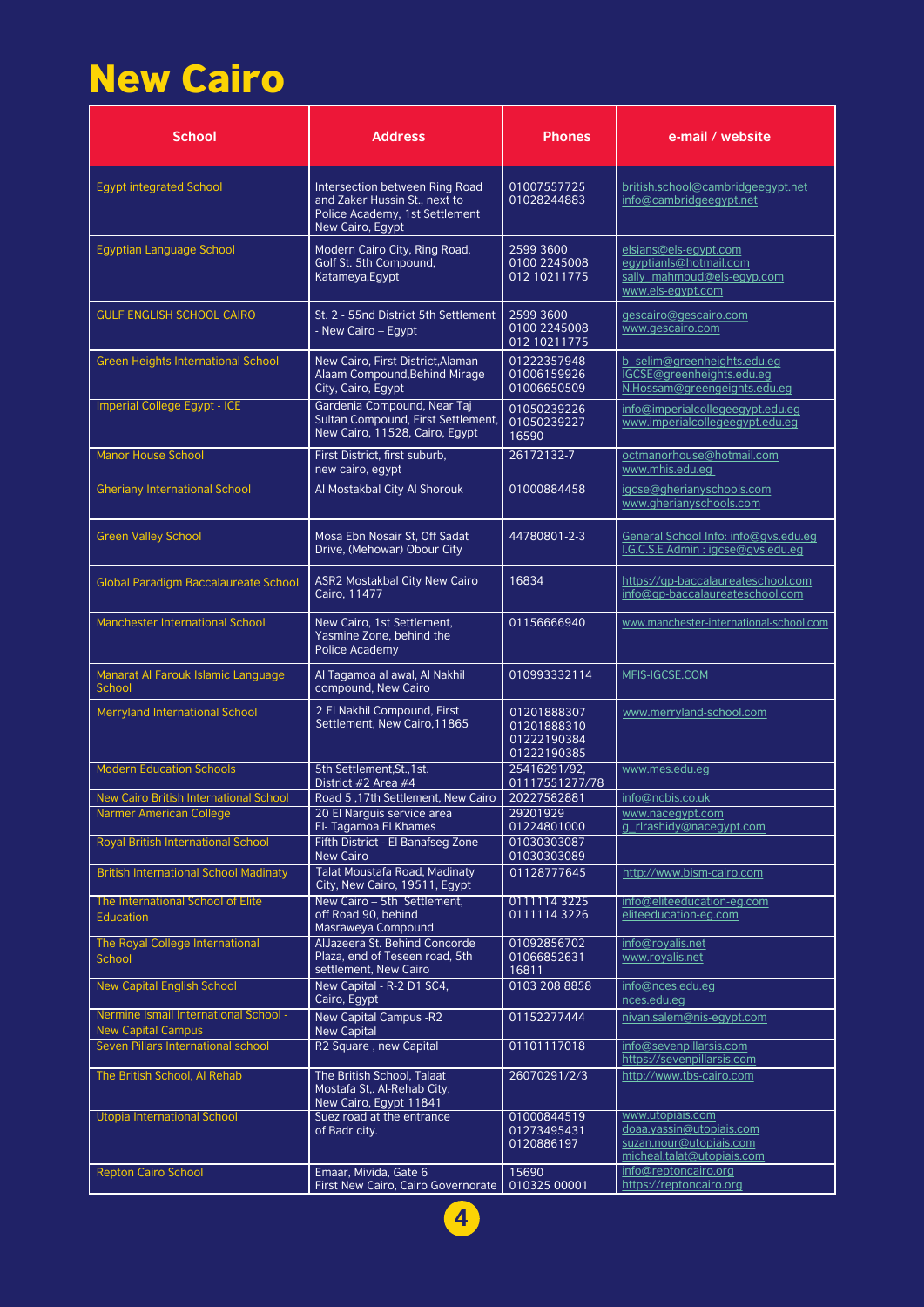# **Heliopolis**

#### Heliopolis, Nasr City , Shorouk, Obour and Rehab

| <b>School</b>                                             | Address                                                                                | <b>Phones</b>                                                                                                                                                      | e-mail / website                                                                                                                                                                                         |
|-----------------------------------------------------------|----------------------------------------------------------------------------------------|--------------------------------------------------------------------------------------------------------------------------------------------------------------------|----------------------------------------------------------------------------------------------------------------------------------------------------------------------------------------------------------|
| <b>Advanced Education International</b><br><b>Schools</b> | El-Shoroog City,<br>Shuhada Road-Cairo                                                 | 01001489691<br>01000350228                                                                                                                                         | maha.hilmy@nis-egypt.com<br>nivine.zannoun@nis-egypt.com<br>farah.magdy@nis-egypt.com                                                                                                                    |
| Al Karma International School                             | Ring Road - El Kattameya                                                               | 01113142174<br>01205572442                                                                                                                                         | karma igcse@hotmail.com<br>http://www.alkarmals.org                                                                                                                                                      |
| Al Rowad Language School                                  | 8 Mostafa El Nahhas St., 8th District,<br>Nasr City, behind Masaken El Kodah           | 01000084159                                                                                                                                                        | www.rowadcollege.net                                                                                                                                                                                     |
| <b>CBS (Cairo British School)</b>                         | Km 27 Cairo Ismailia Desert Road                                                       | 24772311-12-15                                                                                                                                                     | www.cairobritishschool.com                                                                                                                                                                               |
| Dr Nermine Ismail School                                  | Mostafa El Nahas St., District 11<br>Area 15-16 Nasr City                              | 24720276/77/58                                                                                                                                                     | www.nis-egypt.com<br>mona.saied@nis-egypt.com                                                                                                                                                            |
| El Nasr School                                            | 32 Abou Bakr El Saddik<br>St. Heliopolis                                               | 01007046261<br>01001569324                                                                                                                                         | elnasrigcse@yahoo.com                                                                                                                                                                                    |
| <b>International Modern School</b><br>(Sayed Galal)       | 5B.6B schools area<br>El Shorouk City, Egypt                                           | 01127335662                                                                                                                                                        | <u>admin@imssg.net</u><br>www.imssg.net                                                                                                                                                                  |
| Malvern College Egypt                                     | B2 - B3 South Ring Road<br>Investment Zone Kattameya                                   | 26186160                                                                                                                                                           | info@malverncollege.edu.eg                                                                                                                                                                               |
| Manara Language School, Nasr City                         | 21 Dr.Hassan Ibrahim Street, Of<br>Makram Ebid, Nasr City                              | 01227925703                                                                                                                                                        | manaraschools@hotmail.com                                                                                                                                                                                |
| Manaret El-Eman International School                      | Block D, Area 4, Elwaha City,<br>10th District, Nasr City,<br><b>Cairo Governorate</b> | 010233277750<br>01097772553<br>01000777651                                                                                                                         | Administration@meisegypt.com<br>www.meisegypt.com                                                                                                                                                        |
| Nefertari International School                            | KM 2 Cairo - Ismalia<br>Road - Nefertari Street                                        | 01111988847                                                                                                                                                        | halanashaat@hotmail.com<br>www.niscl.com                                                                                                                                                                 |
| <b>New Giza International</b><br><b>School-Evolution</b>  | Km 22 Cairo-Alex Desert Road,<br><b>New Giza Compound</b>                              | 01003666223                                                                                                                                                        | www.eisng.lvng.net<br>info@lvng.net                                                                                                                                                                      |
| Nile Sons International School                            | District 6, Obour City,<br>Cairo, Egypt                                                | 01027799213<br>01111377872                                                                                                                                         | ms.holly@nilesonsschool.com<br>Doha.Sabry4@gmail.com                                                                                                                                                     |
| Own Heliopolis Language School                            | Masaken Misr leltaemir, Sheraton<br>The End of El Nozha Metro                          | 22685842<br>22661113                                                                                                                                               | own sch@hotmail.com                                                                                                                                                                                      |
| <b>Oxford Modern School</b>                               | Obour - 9th District, Block No18097#.<br>Area 16, Off University St., Obour City       | 20103 323 2244<br>201033232211                                                                                                                                     | https://www.oxfordmodernschool.net<br>info@oxfordmodernschool.net                                                                                                                                        |
| <b>Roots International School</b>                         | El Fath Buildings from Abbas<br>El Akkad St., behind El Tawfik<br>Mosque. Nasr City    | 01020270059<br>01113333916<br>01028832244<br>01002329358                                                                                                           | ris.keystage4@rootsschool.edu.eg<br>ris.headmistress@rootsschool.edu.eg                                                                                                                                  |
| <b>Rajac British School</b>                               | 3 El Sheikh Ali Mahmoud<br>Heliopolis, Cairo, Egypet                                   | Chairman : Hassan Ragae<br>Mob:01223969323<br>Coordinator: Salah Fayek<br>Mob:01285733567<br><b>School Mob</b><br>01223969310<br><b>School Phone</b><br>0226378930 | Chairman, Hassan Ragae<br>Hassan.ragae@rajac-schools.com<br>Principle , Ahmed Ragae<br>Principle @rajac-schools.com<br>Coordinator, Salah Fayek<br>Salahfayek@rajac-schools.com<br>www.rajac-schools.com |
| Renaissance International school<br>of Egypt              | El Sherouk City, Egypt Second<br>Quarter, Neighbourhood K2                             | 01111040413<br>01111565603                                                                                                                                         | www.rise-egypt.com<br>info@rise-egypt.com                                                                                                                                                                |
| St. Fatima Language School                                | 66 Ismail ElKabany St<br>1st District, Nasr City                                       | 24029984 /3540<br>/0520                                                                                                                                            | igcse@stfatima.edu.eq<br>mariam.ayad@stfatimaschool.com                                                                                                                                                  |
| St. Fatima International School<br>AL Hegaz               | 152 Al-Hegaz St. Heliopolis                                                            | 21805237<br>01141999400<br>0 103 315 6881                                                                                                                          | isccairo@isccairo.sabis.net                                                                                                                                                                              |
| <b>Talaea El Mostagbal</b><br>(Future British School)     | Al-Othman St. from the extention<br>of Hassan El Maamoun St., Nasr City                | 01158846099<br>01154063267                                                                                                                                         | http://www.futuresnet.net/British.htm                                                                                                                                                                    |
| The British School of Elite Education                     | <b>District 4. Behind Shorouk Sports</b><br>Club, Shorouk City, Cairo, Egypt           | 01101903844<br>01101903877                                                                                                                                         | info@bsee-eg.com<br>admission@bsee-eq.com<br>https://bsee-eg.com                                                                                                                                         |
| The Continental School of Cairo                           | El Obour city, 7th Zone, Cairo                                                         | 1206615182<br>1206668000<br>1283505330                                                                                                                             | igcse@continental.school<br>www.continental-school.com<br>mohamed.elnimer@continental.ms                                                                                                                 |
| The International School of Choueifat,<br>Cairo           | Fifth Urban Community,<br>New Cairo, Cairo, Egypt                                      | 25428777                                                                                                                                                           | isccairo@isccairo.sabis.net                                                                                                                                                                              |
| <b>Ramses International School</b>                        | piece -1/3 Service area no. 3 - Fifth<br>District- New Heliopolis, Shorouk City        | 01210139999                                                                                                                                                        | info@ris-egy.com<br><u>www.ris-egy.com</u>                                                                                                                                                               |
| <b>CONCORD INTERNATIONAL COLLEGE</b>                      | No. 10, Centre of Obour City                                                           | 01118555350                                                                                                                                                        | INFO@CONCORD-IC.COM                                                                                                                                                                                      |
| Manaret El Eman International School                      | Block D, Area 4, Elwaha City,<br>10th District, Nasr City,                             | 010233277750<br>01097772553                                                                                                                                        | Administration@meisegypt.com<br>www.meisegypt.com                                                                                                                                                        |
|                                                           | Cairo Governorate                                                                      | 01000777651                                                                                                                                                        |                                                                                                                                                                                                          |

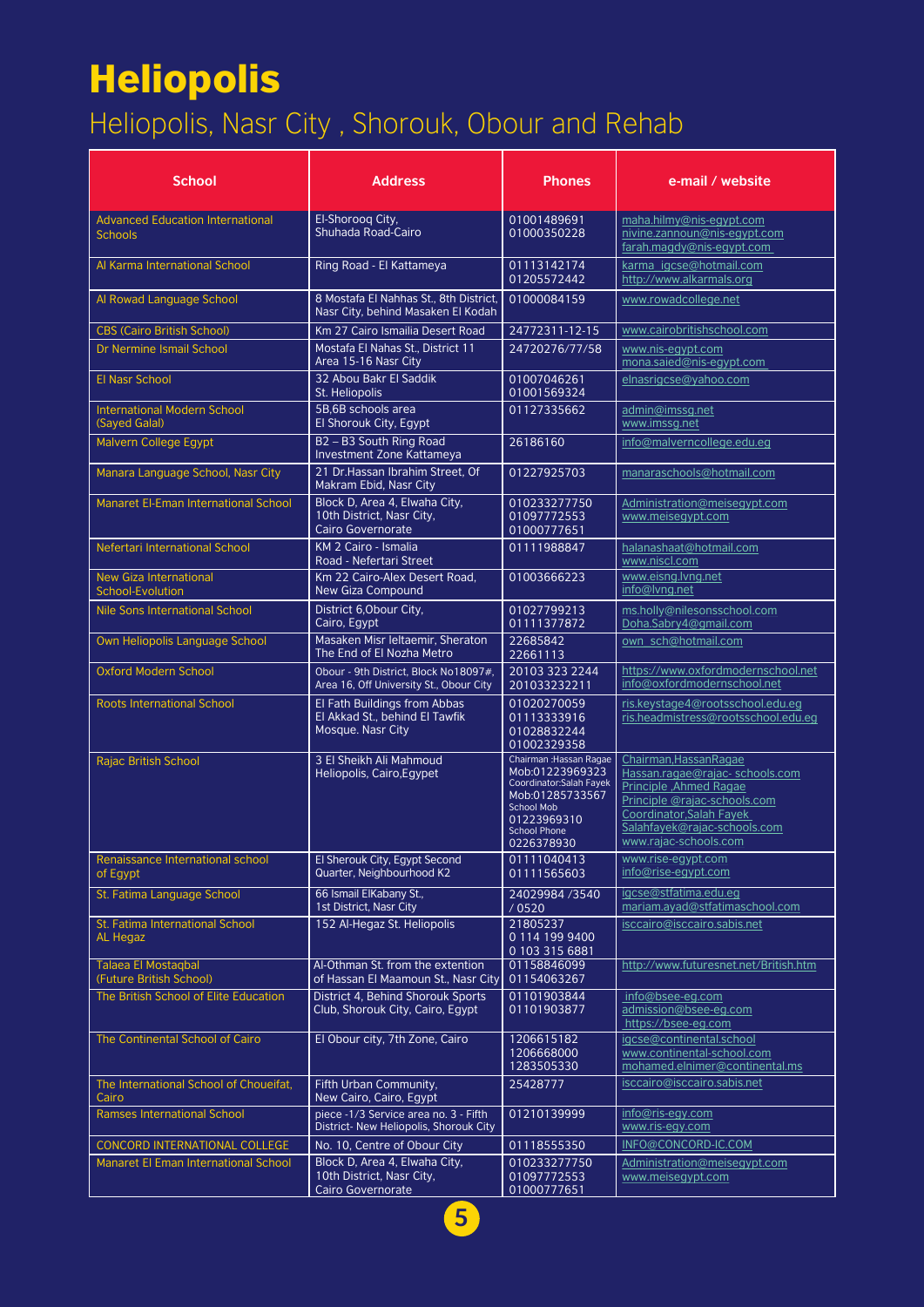#### 6th of October

#### Sheikh Zayed and Cairo Alexandria Road

| <b>School</b>                                                                | <b>Address</b>                                                                                                | <b>Phones</b>                            | e-mail / website                                                                 |
|------------------------------------------------------------------------------|---------------------------------------------------------------------------------------------------------------|------------------------------------------|----------------------------------------------------------------------------------|
| Al Hoda International School                                                 | 6 th october city, gharb sumed                                                                                | 38368580                                 | heba.moutawei@alhodaschools.net                                                  |
| <b>Ethos International School</b>                                            | 20/6 behind Royal City<br>Compound, Sheikh Zayed City,                                                        | 01028966661/2                            | info@ethosedu.com                                                                |
| <b>Maharat Super Global</b>                                                  | Al-Hay al-Awal, Almegawra 3,<br><b>ElShiekh Zayed City Egypt</b>                                              | 01000480602<br>01111521926               | iman.arram@maharatsuperglobal.com<br>http://www.maharatsuperglobal.com           |
| <b>Majesty International School</b>                                          | El Khamayel Compound<br>Gate 26 - 6th July Corridor                                                           | 01030503000                              | info@majestyinternationalschools.com                                             |
| Marvel international school                                                  | 7th District, 3rd Neighborhood,<br>Sheikh Zayed Giza                                                          | 01090063000                              | www.marvel.school                                                                |
| Nefertari International School<br>(6 of October City)                        | Gamal Abd El Nasser 6 October                                                                                 | 01091256679                              | hendibrahimoct@niscl.com                                                         |
| <b>Smart Village Schools- Kipling</b>                                        | Cairo-Alex desert road, 6 of<br>October B149, smart village,<br>KM28 Egypt, Cairo Governorate<br>11311, Egypt | 35370100                                 | https://svs.edu.eq/new                                                           |
| Suad Kafafi International Language<br><b>Learning School (Skills School)</b> | Mansoureaya<br>Road, Shubra Mant                                                                              | 0117931010<br>0117932020<br>0117933030   | https://www.skills.edu.eq<br>amany.momtaz@skills.edu.eq<br>website:skills.edu.eg |
| The British School of Egypt                                                  | 8th District, Sheikh Zayed City,<br>Giza, Egypt                                                               | 01000031971                              | magdy.tadros@bse.edu.eg                                                          |
| The International School of Choueifat,<br>Cairo                              | Dreamland, City of 6 October<br>Al Giza                                                                       | 01006069001/2/3                          | https://isc6october.sabis.net<br>isc6october@iscoctober.sabis.net                |
| <b>WISE International School</b>                                             | The 8th District. 3rd<br>neighbourhood Al Sheikh Zayed                                                        | 01028730000<br>01028710000<br>0237853192 | Website: www.wiseschools.edu.eg<br>Email: info@wiseschools.edu.eg                |
| Winchester British International School                                      | 4th Touristic Village, Zone 7,<br>6th October City, Giza, Egypt.                                              | 01101945543                              | www.winchestereg.com<br>info@winchestereg.com                                    |
| <b>Newcastle School</b>                                                      | Al Bashair District, in Al Bashair<br>Service Center, 6 October city                                          | 01023680517                              | info@NewCastle.edu.eg                                                            |
| <b>Highlands School Of Egypt</b>                                             | Al-Nakheel Street, 14th<br>Neighborhood, Gharb Somid,<br>6th of October City, Giza, Egypt                     | 01000406011<br>01099144797               | www.highlands-schooleg.com<br>info@highlands-schooleg.com                        |
| The Eqyptian Language School 6 October                                       | School, First 6th of October,<br>Giza Governorate                                                             | 02 38311482                              | OCTOBERELSIANS@ELS-EGYPT.COM                                                     |

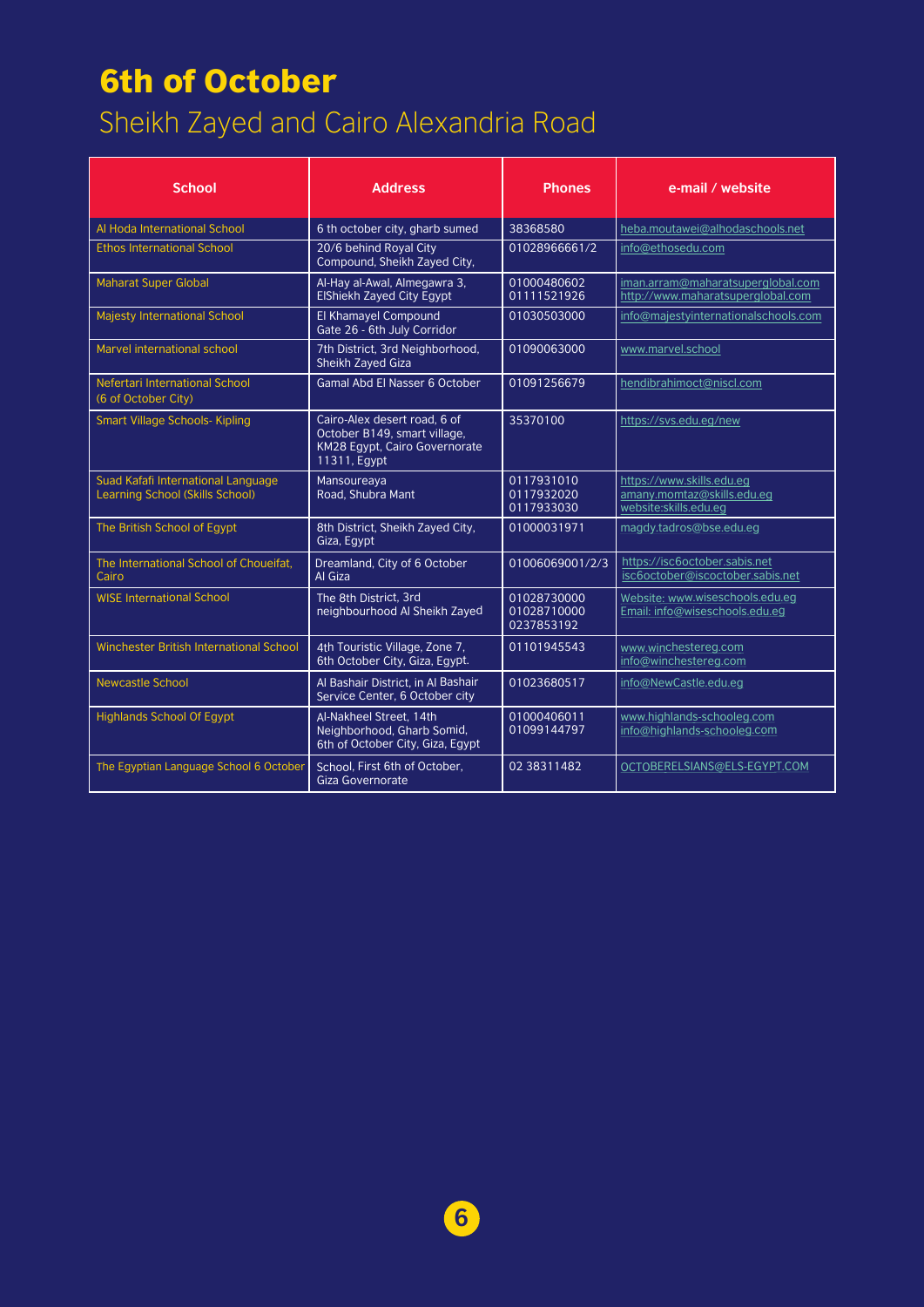# Alexandria

| <b>School</b>                                               | <b>Address</b>                                                                                              | <b>Phones</b>                                      | e-mail / website                                             |
|-------------------------------------------------------------|-------------------------------------------------------------------------------------------------------------|----------------------------------------------------|--------------------------------------------------------------|
| Alexandria House of English                                 | Km 8 Alex-Cairo Desert<br>Road, Alexandria                                                                  | 35003007/8                                         | cambridge.prog@houseofenglish.edu.eg                         |
| Alexandria International School                             | Off Gamila Abu Hreid St<br>Seoff Shamaa, Alexandria                                                         | 01222622019                                        | ais-eg@ais-eg.net<br>mannalmz@gmail.com                      |
| Al Rowad International School                               | Ring road, Abees, Alexandria                                                                                | 1009282147                                         | r.heikal60@gmail.com                                         |
| <b>Antoniadis International School</b>                      | Inside Antoniadis Compound,<br>El Mahmoudia, Smouha, Alex.                                                  | 01009005771                                        | principal@antoniadisschool.com                               |
| <b>British School of Alexandria</b>                         | 5 Mahmoud Abo El Ela St., Kafr Abdo                                                                         | 01003229954                                        | hebaselim77@gmail.com                                        |
| <b>City International School</b>                            | St. 45 off Mustafa Kamel<br>St., Miami, Elguds school                                                       | 35170540/1.2.3.4<br>01223745468<br>01152900038     | info@cityschool-alex.com                                     |
| Egyptian English Language School                            | Mostafa Kamel St.,<br>Behind Fire station Mandara,<br>As Soyouf Qebli (Izbat<br>Derbanah), Montaza 2, Alex. | 35372963<br>01223426434                            | igcse.head@eelsschools.com<br>ig@eelsschools.com             |
| El-Nasr Boys' School                                        | 134 Bab Sharq - Horria<br>St.-Alexandria                                                                    | 01001537862<br>01005473775                         | igcse_ebs@yahoo.com                                          |
| El-Nasr Girls' College                                      | 13 Ahmed Hassanein St<br>Elshatby, Alex                                                                     | 01006776713                                        | egc igcsedept@yahoo.com                                      |
| European international school                               | International School St.<br>Extension of Nabwy Mohands St.<br>Mandara Kebly                                 | 01022234271<br>01141229298                         | euroschoolsalex@gmail.com<br>britisheuropeanschool@gmail.com |
| <b>Forsan British School</b>                                | Canal Elmahmoudia St., Smouha.<br>Before Pharos Uni.                                                        | 3835380/1.2                                        | british@forsan.edu.eq                                        |
| <b>GEMS Academy Alexandria</b>                              | 13 Alexandria - Cairo<br>Agricultural road                                                                  | 01210000614                                        | r.hamza@gaa.edu.eg                                           |
| <b>GENIUS INTERNATIONAL SCHOOL</b>                          | Street number: 30 off Elnabawy<br>Elmohandes St. Elmandara                                                  | 01000703069                                        | Nermeen.ghaly@geniusschool.info                              |
| <b>Harvest International School</b>                         | Hod Sakrah WA Abu Hamad, Qesm<br>Borg Al Arab, Alex., Egypt                                                 | 01111346190                                        | hemmat 62@hotmail.com<br>harvestschools3@gmail.com           |
| <b>Harvard International School</b>                         | As Soyouf Qebli (Include Izbat<br>Derbanah), Montaza 2, Alex.                                               | 201210007516                                       |                                                              |
| <b>Innovation International School</b>                      | Kilo 13, Alexandria - Cairo<br><b>Agricultural Road</b>                                                     | 01227323133                                        | nshaltout@gmail.com<br>chairman@innovation-schools.com       |
| International British School of<br>Alexandria               | Abu an Nawatir, Qesm Sidi Gaber,                                                                            | 01223232152                                        | mrs.rawyasherief@gmail.com<br>ibsa@ise.edu.eg                |
| <b>International Liberty School</b>                         | Abees, Intersection of Ring Road<br>& Agriculture Road                                                      | 01274171711                                        | libertyiqsce@yahoo.com                                       |
| Kaumeya International School -<br><b>King Mariout</b>       | KM 11 - Borg El Arab Road - King<br>Mariout - Alexandria - 23713                                            | 03 453 0304                                        | kingmariout@kls-eg.com                                       |
| Kaumeya Private International<br>School - Alexandria        | <b>8A,B School District-Abis</b><br>Alexandria-Egypt                                                        | 01222999914<br>01223517536                         | laila mahdi@hotmail.com<br>dr-george-hanna@hotmail.com       |
| New EL-Quds Language School                                 | Mostafa Kamel St., Off 45<br>St., Miami, Alex.                                                              | 01001130704                                        | britishschoolquds@gmail.com                                  |
| Egyptian British International School,<br><b>Alexandria</b> | Abees 4, Ring Rd - Alexandria                                                                               |                                                    | www.els-egypt.com                                            |
| <b>New Future International School</b>                      | El prince St. off Moustafa<br>Kamal St. behind Third<br>police station                                      | 01002125545                                        | fis@future-schools.com                                       |
| <b>New Pioneers International School</b>                    | Mostafa Kamel St. Mandara Kebly,<br>Miami, Alex                                                             | 35003007<br>35003008                               | newpioneers school@yahoo.com                                 |
| UNITED INTERNATIONAL SCHOOL                                 | Seklam St., branched from<br>Mostafa Kamel St., El Ras El Soda,<br>Alexandria                               | 35335211<br>35335970<br>01014054260<br>01210527151 | info@ulsschool.com                                           |
| <b>VICTORY COLLEGE</b>                                      | 8 ELMethag St., ELEgbal,<br>Alexandria                                                                      | 01001932236                                        | m soliman vc@yahoo.co.uk                                     |
| <b>Wellington International School</b>                      | Alex West Compound                                                                                          |                                                    |                                                              |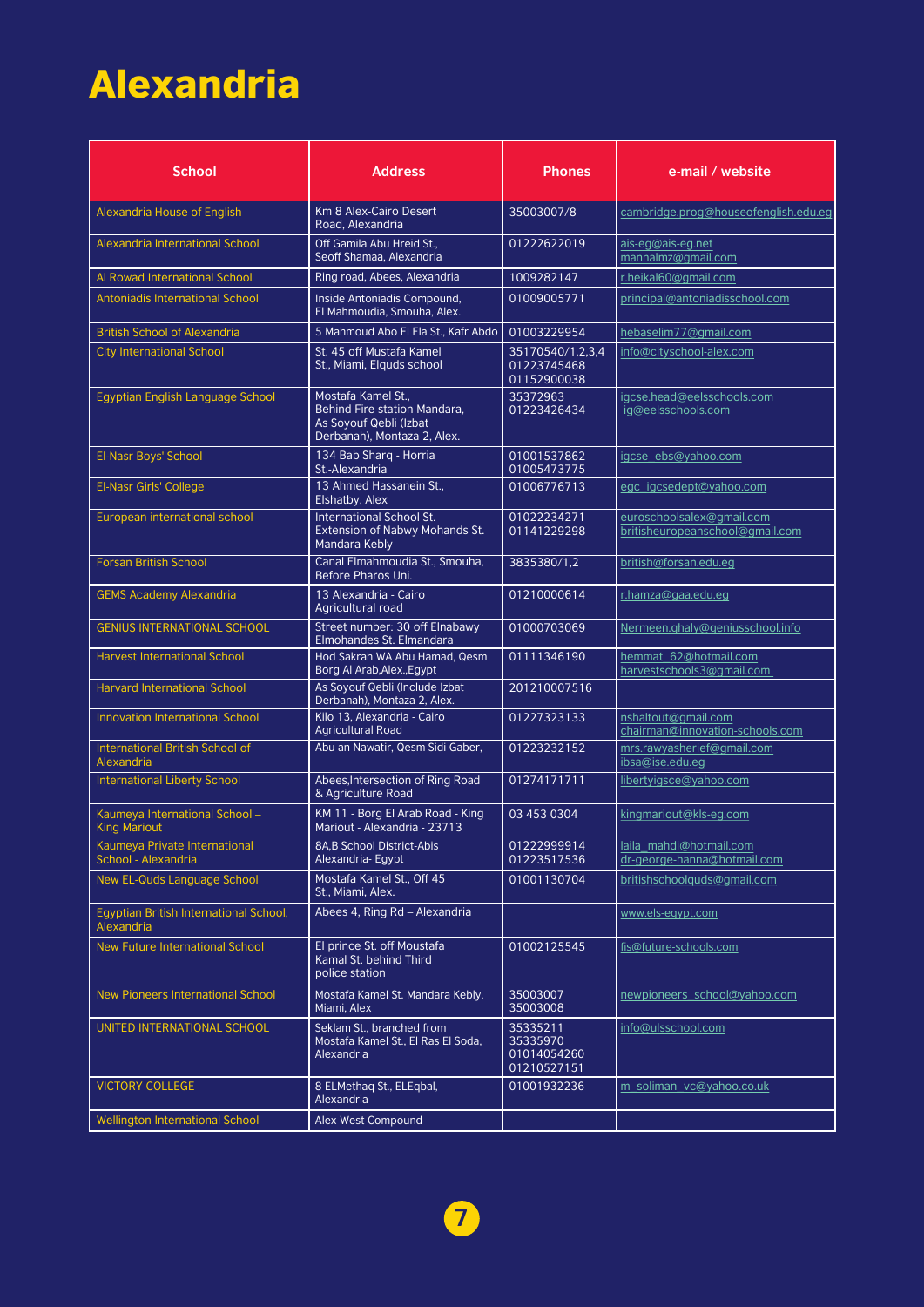| <b>School</b>                                         | <b>Address</b>                                                                                                      | <b>Phones</b>                             | e-mail / website                                                          |
|-------------------------------------------------------|---------------------------------------------------------------------------------------------------------------------|-------------------------------------------|---------------------------------------------------------------------------|
| <b>PRINCESSES GIRLS SCHOOL</b>                        | Mostafa Kamel St. Behind<br>El Malaha Fire Station, As<br>Soyouf Qebli (Include Izbat<br>Derbanah), Qism El-Montaza | 01099472772<br>01225983878<br>01001530582 | princessesinternationalschool@gmail.com                                   |
| Riyada Language School                                | <b>Victor Emanuel St</b><br>Smouha, Alexandria                                                                      | 01223909131<br>01151130033                | riyadaiq@yahoo.com                                                        |
| <b>Brilliance International School,</b><br>Alexandria | The International Road -<br>Extension of 45 St-Alexandria                                                           |                                           | https://ba.education/                                                     |
| Salahaldin International School                       | Abis 4 <sup>th</sup> Alexandria Ring Road<br>Next to German Power Plant<br>Abis, Alexandria, Egypt                  | 01033337292<br>01111587356                | alexinfo@sis.edu.eq<br>alexacademic@sis.edu.eq<br>alexdirector@sis.edu.eq |

# Mansoura

| <b>School</b>                              | <b>Address</b>                                                                 | <b>Phones</b>                                           | e-mail / website                                  |
|--------------------------------------------|--------------------------------------------------------------------------------|---------------------------------------------------------|---------------------------------------------------|
| Mansoura College Modern                    | Mansoura-Damietta Highway,<br>Behind Mansoura University.<br>Po Box: 15 Talkha | 0502588855                                              | info@mc.edu.eg                                    |
| <b>Regent British school</b>               | Phase 1 -service area.<br>New Mansoura city                                    | 01276050232                                             | www.rbs-eavpt.com                                 |
| AlSafwaa International<br>Language Schools | Mansoura, Ring road,<br>in front of Alfarag mosque                             | 01033398358<br>01033398359<br>01033398380<br>0502397775 | www.alsafwaschools.com<br>info@alsafwaschools.com |
| <b>Glory International School</b>          | Egypt- Mansoura- Jedila- Eastern Rd.                                           | 01022383355                                             | gloryschools.int@gmail.com                        |

### Luxor

| <b>School</b>                               | <b>Address</b>         | <b>Phones</b>              | e-mail / website                                                      |
|---------------------------------------------|------------------------|----------------------------|-----------------------------------------------------------------------|
| <b>Future International School of Luxor</b> | Tod city, Luxor, Egypt | 01003535491<br>01003722200 | www.Futureschool-luxor.com<br>Elramlyk@yahoo.com; luxorhiet@gmail.com |

# Tanta

| <b>School</b>                                                | <b>Address</b>                                              | <b>Phones</b>                             | e-mail / website                                                                        |
|--------------------------------------------------------------|-------------------------------------------------------------|-------------------------------------------|-----------------------------------------------------------------------------------------|
| El-Salam School - Tanta                                      | 37 El Saied St., Tanta                                      | 01279474940                               | salamtanta@yahoo.com                                                                    |
| <b>FUTURE BRITISH INTERNATIONAL</b><br><b>SCHOOL - TANTA</b> | Kilo 1 Tanta, Elmahala Elkobra<br>RD. Tanta. Gharbia. Egypt | 01158898775<br>0403564051/2               | rasha.elmasry@fbi.edu.eg                                                                |
| SMART PRIVATE LANGUAGE SCHOOL                                | Al Kornish, Tanta Qism 2,<br>Tanta, Gharbia Governorate     | 01211711011                               |                                                                                         |
| <b>TANTA MODERN SCHOOL</b>                                   | Naif Emad St. Tanta - Gharbia                               | 01223110768<br>01010472850<br>01100332207 | Sherin.ibrahim@tms-egypt.com<br>Sally.mohy@tms-eqypt.com<br>gerard.andrew@tms-eqypt.com |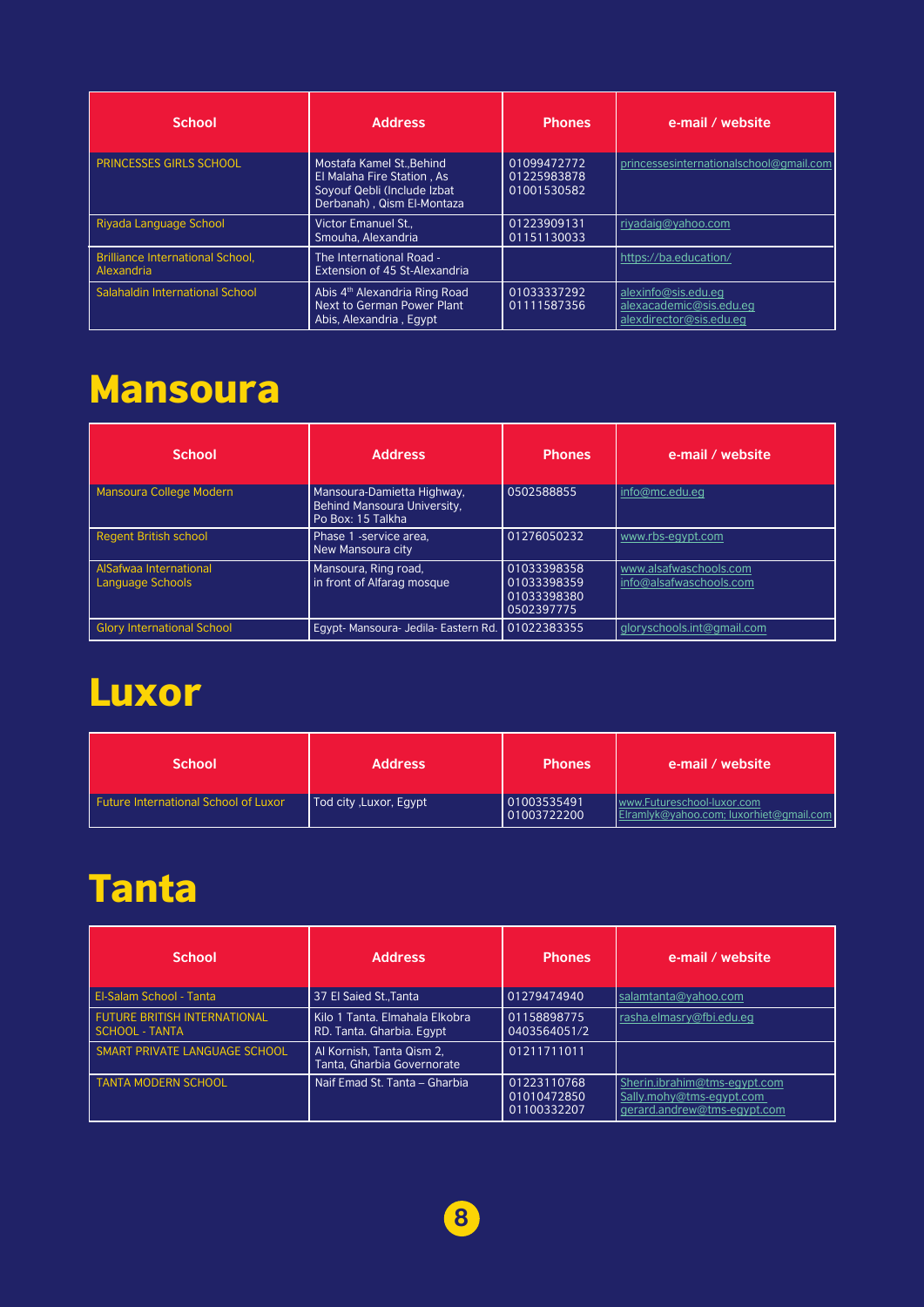## Ismailia

| <b>School</b>                                                | <b>Address</b>                                                                              | <b>Phones</b>                           | e-mail / website                                                    |
|--------------------------------------------------------------|---------------------------------------------------------------------------------------------|-----------------------------------------|---------------------------------------------------------------------|
| International Arab Eqyptian School                           | Kilo 4.5 Ezz El Din Ismailia                                                                | 01001801250<br>0106782167<br>0643498328 | iaes elc2011@yahoo.com                                              |
| International Schools of Kenana -<br><b>British Division</b> | 30th KM Cairo Ismalia Road                                                                  | 01001801250<br>24772321                 | http://british.alkenana-schools.org<br>british@alkenana-schools.org |
| Manar Language School Ismailia                               | Ring Road Ismailia school<br>district                                                       | 01222192616<br>01122266901              | manarschool@hotmail.com                                             |
| The British International School                             | Tahia Misr area in front of Suez<br>Canal Tunnels, Ismailia, Ismailia<br>Governorate, Egypt | 01006665656                             | http://www.bis-eg.com<br>admission@bis-eq.com                       |

#### Suez

| <b>School</b>           | <b>Address</b>    | <b>Phones</b> | e-mail / website        |
|-------------------------|-------------------|---------------|-------------------------|
| St Fatima School - Badr | End Suez Rd. Suez | 01152277444   | nivan.salem72@qmail.com |

#### Red Sea (Sharm & Gouna)

| <b>School</b>                                         | <b>Address</b>                                                                          | <b>Phones</b>             | e-mail / website                                                |
|-------------------------------------------------------|-----------------------------------------------------------------------------------------|---------------------------|-----------------------------------------------------------------|
| El Gouna International School                         | El Gouna International School.<br>El Gouna, NR Hurghada,<br>Postal Code 84513. Red Sea. |                           | Elizabeth.Deakin@elgounaschool.net<br>dahlia.moussa@elgouna.com |
| <b>Sharm International British School</b>             | PO Box 100, Halomy<br>Road, Naama Bay                                                   | 01000464175<br>0693603063 | www.sharmbritishschool.com                                      |
| <b>Smart City International</b><br>Schools (Hurghada) | Ras Ghareb - Hurghada Rd.<br>Hurghada, Red Sea                                          | 01022590000               |                                                                 |

### Other Governances

| <b>School</b>                                             | <b>Address</b>                                                                                                                          | <b>Phones</b>                             | e-mail / website                                     |
|-----------------------------------------------------------|-----------------------------------------------------------------------------------------------------------------------------------------|-------------------------------------------|------------------------------------------------------|
| Damietta International school                             | Egypt, Damietta, New damietta,<br>3rd Avenue, 2nd district, block 4                                                                     | 01018914666                               | anna.pavlic@disschools.com<br>awadydiploma@yahoo.com |
| <b>ELITE International Schools</b>                        | Sohag, New Sohag city, Third District                                                                                                   | 01092717191                               | internationalschools.elite@gmail.com                 |
| <b>EL-FAYROUZ BRITISH</b><br><b>INTERNATIONAL COLLEGE</b> | Al-Israa Area, next to the SuperJet<br>Bus station, El-Dawahy District,<br>Port Said, Egypt                                             | 01271111975<br>01273447600<br>01022828443 | info@fbic.edu.eq                                     |
| future generation international school                    | New Sohaq City - 5th District<br>-Salsabel Area                                                                                         | 01555517666<br>0155518666<br>01555718555  | Info@fgis-school.com                                 |
| <b>GLORY LANGUAGE SCHOOL</b>                              | Behind Palm tree Compound.<br>El MahallaEl Kobra, Egypt                                                                                 | 01090698889                               | dressawy69@gmail.com                                 |
| SANABAL ROSHDY INTERNATIONAL<br><b>SCHOOL</b>             | Ahmed Al-leithy street off the<br>International Avenue in front of<br>the public hospital, Al- Beheria<br>Governorate, Damanhour, Egypt | 01113735579                               | marwa eyssa@yahoo.com                                |
| New Generation International School                       | Sadat City, Dar Misr Compound.<br>Egypt                                                                                                 | 01205122340<br>01555552082                | info@ngischools.com                                  |